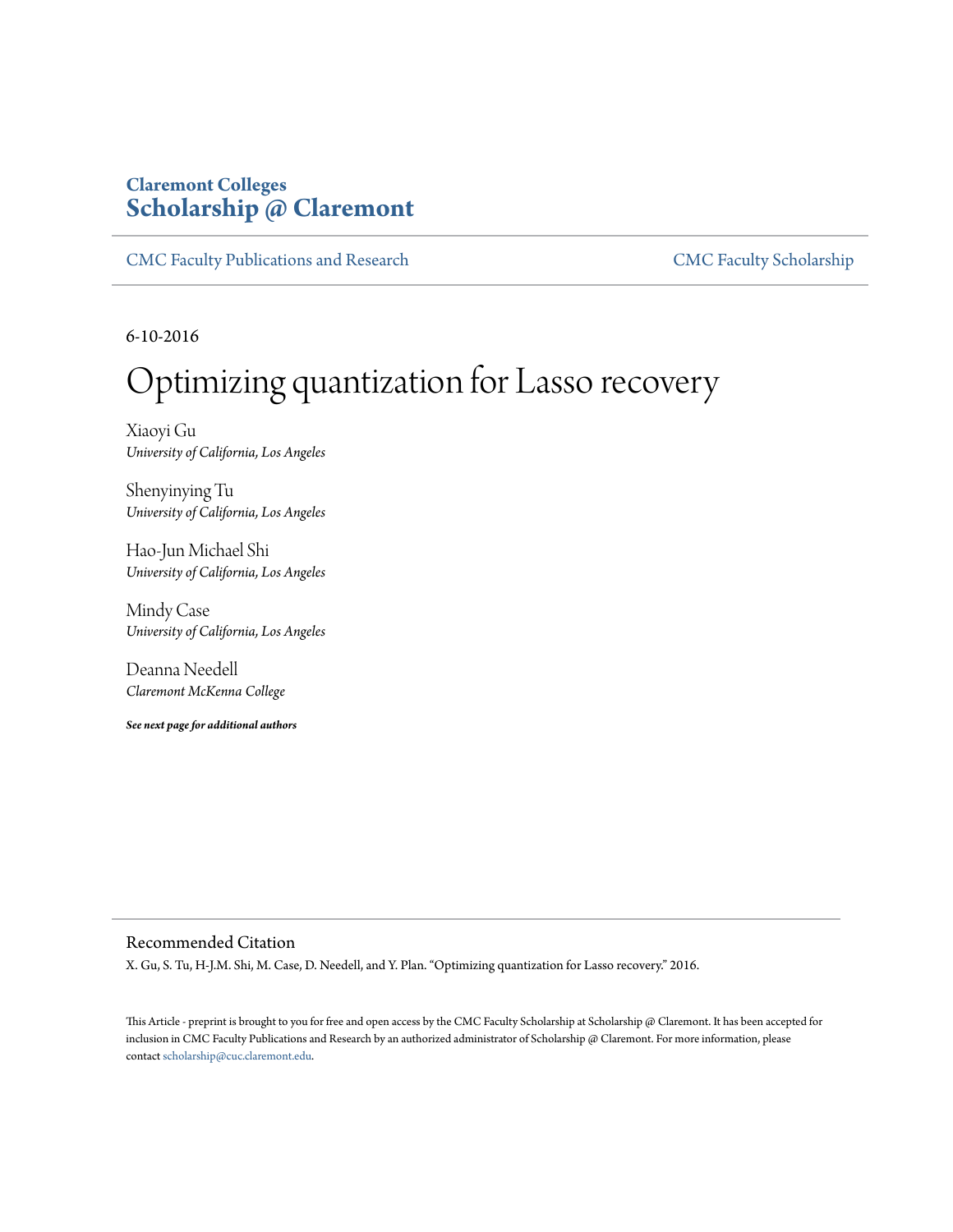#### **Authors**

Xiaoyi Gu, Shenyinying Tu, Hao-Jun Michael Shi, Mindy Case, Deanna Needell, and Yaniv Plan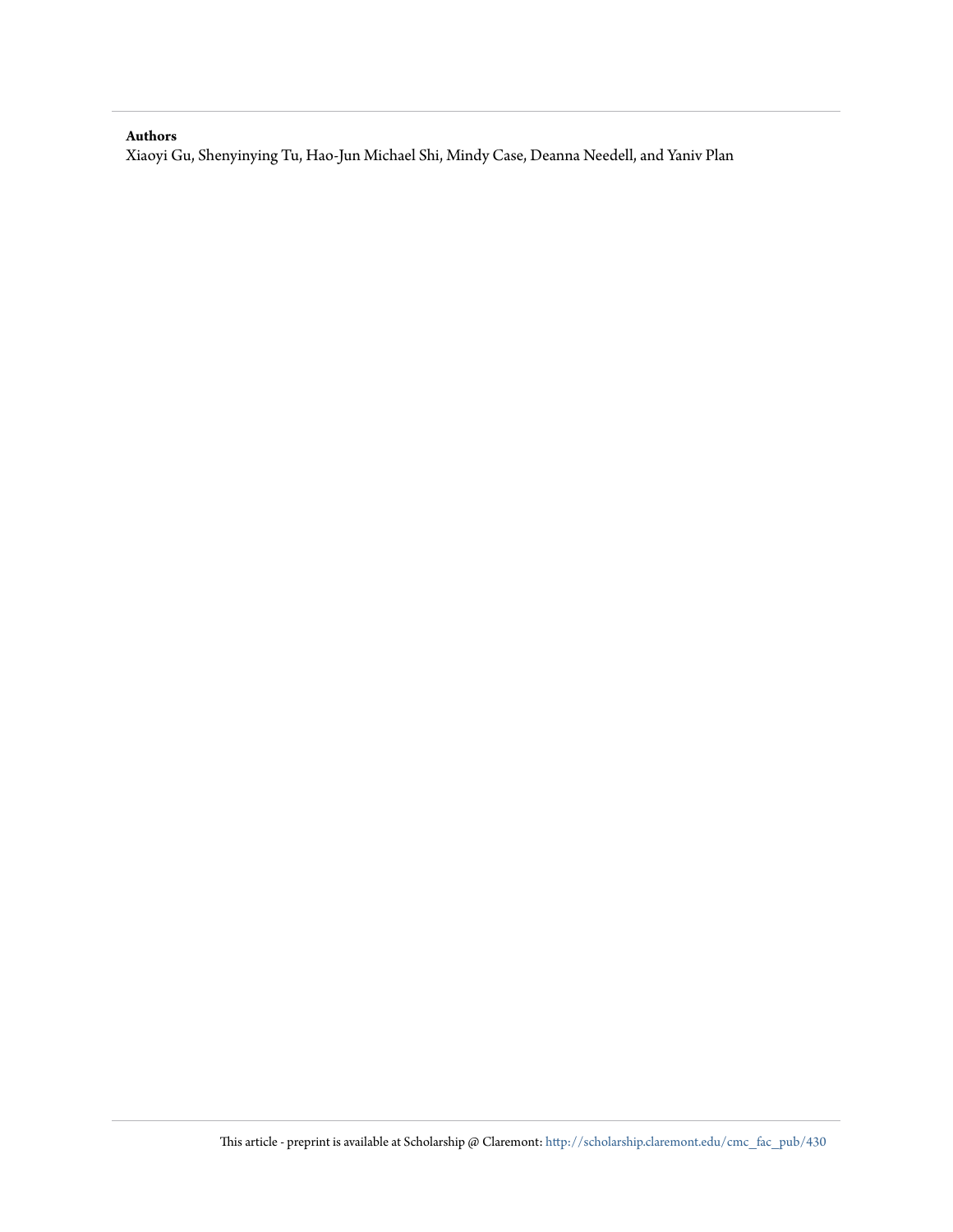Xiaoyi Gu, Shenyinying Tu, Hao-Jun Michael Shi, Mindy Case, Deanna Needell, and Yaniv Plan<sup>∗</sup>

June 10, 2016

#### **Abstract**

This letter is focused on quantized Compressed Sensing, assuming that Lasso is used for signal estimation. Leveraging recent work, we provide a framework to optimize the quantization function and show that the recovered signal converges to the actual signal at a quadratic rate as a function of the quantization level. We show that when the number of observations is high, this method of quantization gives a significantly better recovery rate than standard Lloyd-Max quantization. We support our theoretical analysis with numerical simulations.

## **1 Introduction**

We consider the structured linear model  $y = \Phi x \in \mathbb{R}^M$ ,  $x \in K \subset \mathbb{R}^N$ ,  $\Phi \in \mathbb{R}^{N \times M}$ . Given  $y, \Phi, K$ , a goal of interest is to recover *x*. Here, *K* can encode sparsity as in the *Compressed Sensing* (CS) setting, or more generally, small total variation, low-rank matrices, sparsity in a dictionary, etc.

<span id="page-2-0"></span>In the noisy model ( $y \approx \Phi x$ ), this problem can be solved by minimizing the  $\ell_2$  loss function, called *K*-Lasso in [\[1\]](#page-8-0):

minimize 
$$
\|\Phi x' - y\|_2
$$
 subject to  $x' \in K$ . (1)

In practice, **Φ***x* must be quantized to fit in the digital domain, inducing inaccuracy in *y*. Work on quantization in CS includes worst case or average distortion [\[2,](#page-8-1) [3\]](#page-8-2), reconstruction error bounds for Basis Pursuit [\[4\]](#page-8-3), the CoSaMP method [\[3,](#page-8-2) [5,](#page-9-0) [6\]](#page-9-1), and relaxed Brief Propogation [\[7\]](#page-9-2). The uniform quantizers [\[8,](#page-9-3) [9,](#page-9-4) [10\]](#page-9-5) and standard Loyd-Max quantizers [\[3\]](#page-8-2) are some typical examples of quantization schemes.

Recently, Plan and Vershynin [\[1\]](#page-8-0) analyzed the non-linear model

<span id="page-2-1"></span>
$$
\mathbf{y}_i = f((\mathbf{\Phi}\mathbf{x})_i), \ \forall i = 1, \dots M, \qquad \mathbf{x} \in K,
$$
 (2)

for some non-linear function *f* , giving tight recovery error bounds for *K*-Lasso [\(1\)](#page-2-0). In this letter, we specialize and synthesize these bounds when the non-linearity encodes quantization. We propose to choose the quantization function which optimizes the tight error bound. This method has also been recently proposed in [\[11\]](#page-9-6), based on a different analysis and without the focus of quantization. We carefully simplify and bound the error rate with the optimized quantization function, and show that often it significantly outperforms conventional quantization methods.

<sup>∗</sup>X.G., S.T., H.M.S., and M.C. are with Univ. of California, Los Angeles CA 90095, USA. D.N. is with Claremont McKenna College, Claremont CA 91711, USA. Y.P. is with Univ. of British Columbia, Vancouver BC V6T 1Z2, Canada.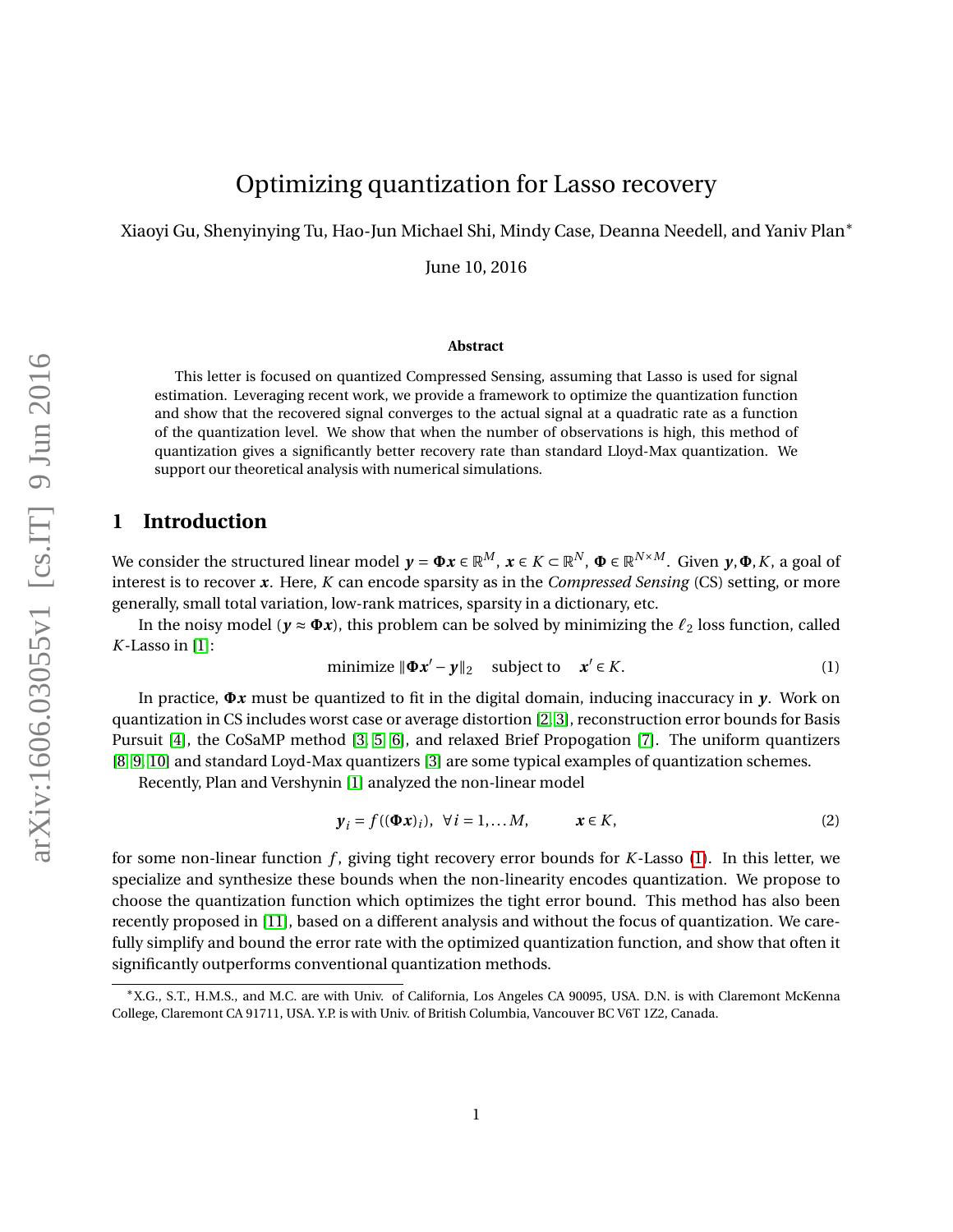## **2 Preliminaries and Model**

**Preliminaries** We use the same notation as in [\[1\]](#page-8-0). We say an event has "high probability" if it has probability at least 0.99. The notation  $\leq$  hides an absolute constant, and *g* (*g*) is a standard normal variable (vector). Throughout the paper, we assume that **Φ** has independent standard normal entries, *y* follows the model [\(2\)](#page-2-1), and  $M \gtrsim d(K)$ . We utilize the *mean width* and *tangent cone* to give an effective measure of the dimension of *K*. For more background on *local mean width*, see [\[1\]](#page-8-0).

 $\bf{Definition 2.1.}$   $\ Let$   $B_2$   $\subset$   $\mathbb{R}^N$  *be the unit Euclidean ball. The local mean width of a subset K*  $\subset$  $\mathbb{R}^N$  *is defined* as  $w(K) = \mathbb{E} \sup_{x \in K \cap B_2} \langle x, g \rangle$ . The tangent cone of set K at x is  $D(K, x) := \{ \tau \mathbf{h} : \tau \geq 0, \mathbf{h} \in K - x \}.$ 

<span id="page-3-3"></span>**Theorem 2.2.** [\[1\]](#page-8-0) Suppose  $x \in S^{N-1}$ , and  $\mu x \in K$ . Let  $d(K) := w(D(K, \mu x))^2$ . Then with high probability, *the solution x* 0 *to problem* [\(1\)](#page-2-0) *satisfies*

<span id="page-3-0"></span>
$$
\|\mathbf{x}' - \mu \mathbf{x}\|_2 \lesssim \left(\sqrt{d(K)}\sigma + \eta\right) / \sqrt{M},\tag{3}
$$

 $where \mu = \mathbb{E}[f(g) \cdot g], \sigma^2 = \mathbb{E}[(f(g) - \mu g)^2], and \eta^2 = \mathbb{E}[(f(g) - \mu g)^2 g^2].$ 

The quantity  $d(K)$  plays the role of the dimension of *K* locally near the point  $\mu x$ . For example, if *K* is an *n*-dimensional subspace then  $d(K) \approx n$ .

**Model** We assume the model [\(2\)](#page-2-1) with  $f = f_Q$  for a quantization function  $f_Q$ . We assume that  $\bm{x} \in S^{N-1}$ , or equivalently that  $\|\boldsymbol{x}\|_2$  is known (and can thus be scaled); in Section [3.3](#page-6-0) we relax this assumption.

We denote the *quantizer* or *quantization function* as

<span id="page-3-2"></span>
$$
f_Q(x) = m_i \text{ for } x \in [\tau_i, \tau_{i+1}]
$$
 (4)

where  $\{\tau_1 = -\infty, \tau_2, \ldots, \tau_{Q+1} = \infty\}$  partitions the real line and  $\{m_1, m_2, \ldots, m_Q\}$  are the associated quantization values.

A conventional Lloyd-Max quantizer is derived from the following idea. The distribution of (**Φ***x*)*<sup>i</sup>* is standard normal and thus known. It is natural to choose the quantizer to minimize the Mean Squared Error (MSE) function defined as

<span id="page-3-1"></span>
$$
MSE := \mathbb{E}[(f_Q(g) - g)^2] = \sum_{i=1}^{Q} \int_{\tau_i}^{\tau_{i+1}} (m_i - \tau)^2 p_g(\tau) d\tau,
$$
\n(5)

where  $p_g$  is the probability density function of the standard normal  $g$ . Such a minimization problem can be solved iteratively by using the Lloyd Max algorithm [\[12\]](#page-9-7).

Note that the MSE only helps control the right-hand side of  $(3)$ , but not the scaling factor  $\mu$ . This is typically not one, and may thus lead to sub-optimal recovery error. In this letter, we investigate the behavior of *K*-Lasso with non-linear measurements if  $f = f_0$  is obtained from (i) minimizing the MSE [\(5\)](#page-3-1) (conventional Lloyd-Max quantization) and (ii) minimizing the MSE (5) with restriction to  $\mu = 1$  (our proposed quantization function ). We find that enforcing the latter restriction can significantly improve the error rate. That is the main result of our paper. We also note that both methods of quantization do not require knowledge of the structure, *K*, that is used for the *K*-Lasso. Thus, the results of this paper can be useful both for the various signal structures associated with CS, and also when *x* belongs to a linear subspace, and vanilla least-squares estimation is used.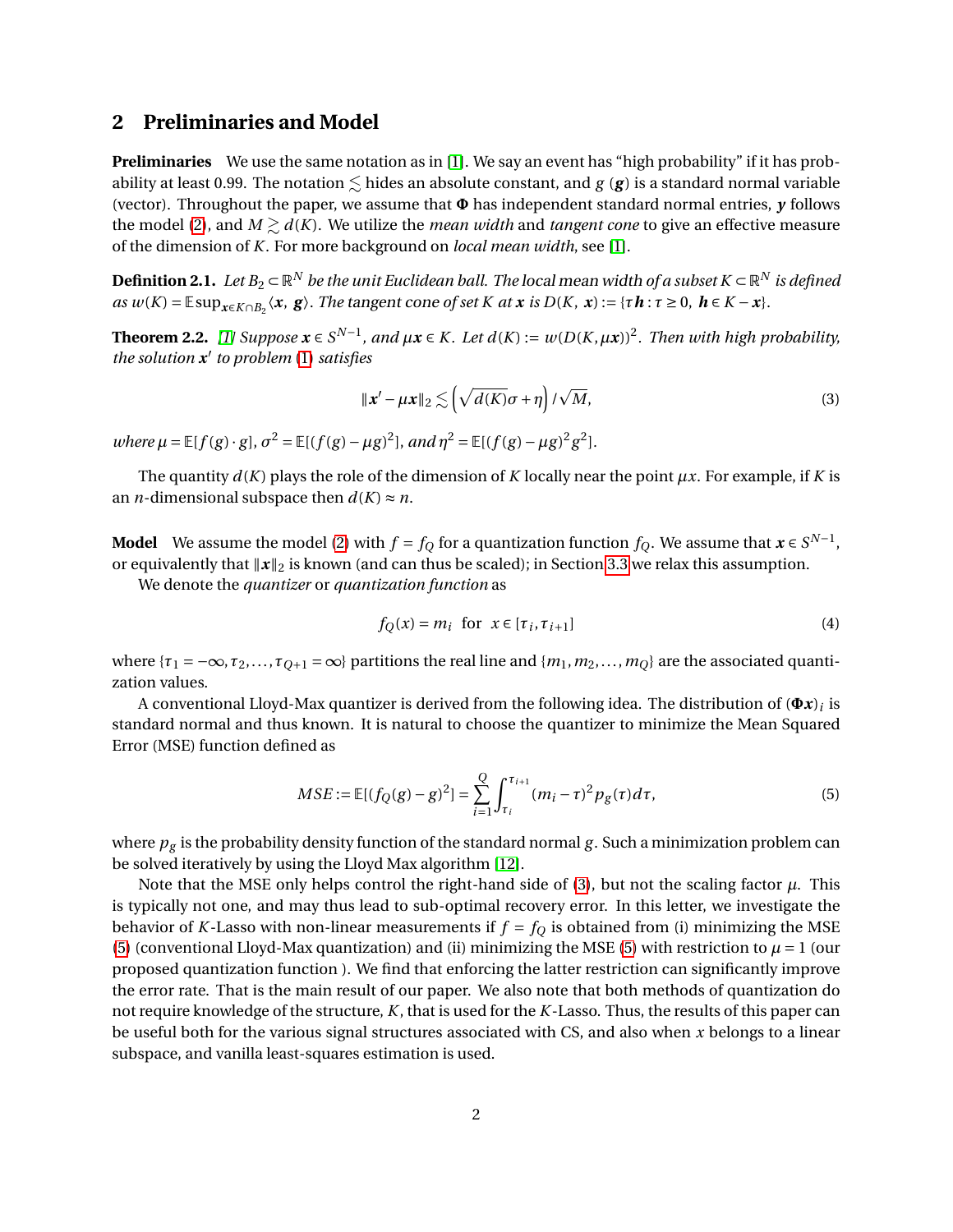# **3 Theoretical Results**

#### <span id="page-4-1"></span>**3.1 Unit norm signals and MSE without restriction**

When  $f_Q$  is taken to minimize the MSE [\(5\)](#page-3-1), we have the following corollary.

**Corollary 3.1.** *Suppose*  $\mathbf{x} \in S^{N-1}$  *and the quantizer of the form* [\(4\)](#page-3-2) *is the minimizer:* 

<span id="page-4-2"></span>
$$
f_Q = \underset{m_i, \tau_i}{\text{argmin}} \ \mathbb{E}[(f_Q(g) - g)^2]. \tag{6}
$$

*Then with high probability, the solution x* 0 *to problem* [\(1\)](#page-2-0) *satisfies*

$$
|Q^{-2} - \frac{\sqrt{d(K)}(Q^{-2} - Q^{-4}) + 2 - Q^{-2}}{\sqrt{M}}| \lesssim ||x' - x||,
$$
\n(7)

*and*

<span id="page-4-0"></span>
$$
\|\mathbf{x}' - \mathbf{x}\| \lesssim \frac{\sqrt{d(K)}(Q^{-2} - Q^{-4}) + 2 - Q^{-2}}{\sqrt{M}} + Q^{-2}.
$$

*Proof.* We use the notation of Theorem [2.2](#page-3-3) and explicitly compute  $\mu$ ,  $\sigma$  and  $\eta$ . Since  $f_Q$  minimizes the MSE, we differentiate [\(5\)](#page-3-1) with respect to  $\tau_i$  and  $m_i$  to get

$$
\int_{\tau_i}^{\tau_{i+1}} (m_i - \tau) p_g(\tau) d\tau = 0, \quad \tau_i = \frac{m_i + m_{i-1}}{2}, \quad \forall i.
$$
 (8)

By the definition of  $\mu$  [\(3\)](#page-3-0) and [\(8\)](#page-4-0)

$$
\mu = \sum_{i=1}^{Q} \int_{\tau_i}^{\tau_{i+1}} m_i^2 p_g(\tau) d\tau = \mathbb{E}[f_Q(g)^2].
$$
\n(9)

Next, set

$$
e_Q := \inf_{m_i, \tau_i} MSE = \mathbb{E}[f_Q(g)^2] - 2\mathbb{E}[f_Q(g)g] + \mathbb{E}[g^2] = -\mu + 1.
$$

Then,  $\sigma^2 = \mathbb{E}[f_Q(g)^2] - \mu^2 = \mu - \mu^2 = e_Q - e_Q^2$ . By the Minkowski and Hölder inequalities,

$$
\eta^2 \leq (\mathbb{E}[f_Q(g)^2 g^2]^{1/2} + \mathbb{E}[\mu^2 g^4]^{1/2})^2
$$
  
\n
$$
\leq (\mathbb{E}[f_Q(g)^4]^{1/4} \mathbb{E}[g^4]^{1/4} + \sqrt{3}\mu)^2
$$
  
\n
$$
= (3^{1/4} \mathbb{E}[f_Q(g)^4]^{1/4} + \sqrt{3}\mu)^2.
$$

In addition,

$$
\mathbb{E}[g^{4}] - \mathbb{E}[f_{Q}(g)^{4}] = \sum_{i=1}^{Q} \int_{\tau_{i}}^{\tau_{i+1}} (\tau^{4} - m_{i}^{4}) p_{g}(\tau) d\tau
$$
\n
$$
\geq C \sum_{i=1}^{Q} \int_{\tau_{i}}^{\tau_{i+1}} (\tau^{2} - m_{i}^{2}) p_{g}(\tau) d\tau
$$
\n
$$
= C e_{Q} \geq 0,
$$
\n(10)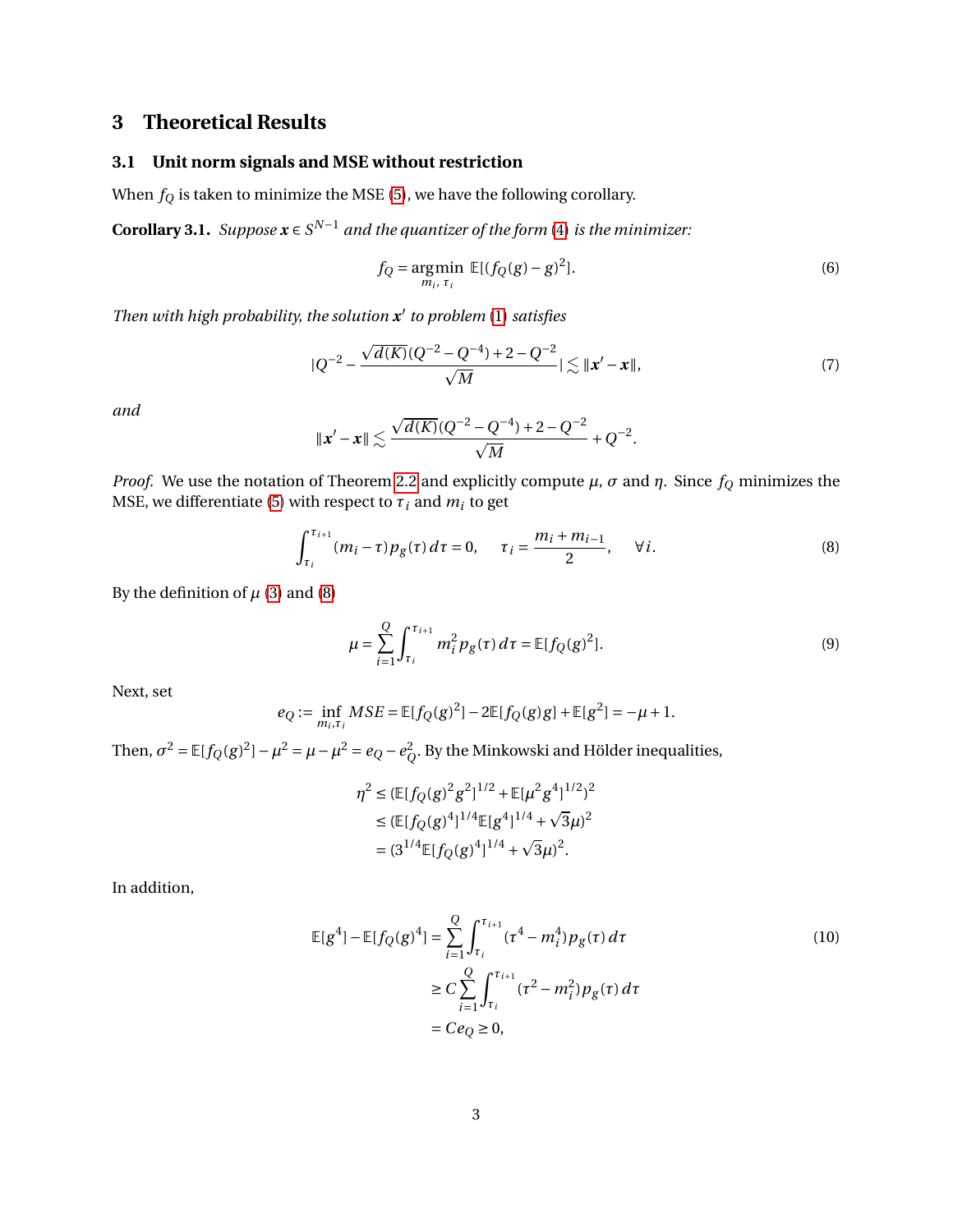for some positive constant C, so we have  $\mathbb{E}[f_Q(g)^4] \leq \mathbb{E}[g^4] = 3$ . Summarizing,  $\eta^2 \leq 3(\mu+1)^2 \leq 3(2-e_Q)^2$ . As in e.g. [\[13\]](#page-9-8), define  $R(f_Q) := \log_2 Q$ , which represents the rate of quantizer coding. Then we have

<span id="page-5-0"></span>
$$
e_Q = \inf_{f_Q: R_{f_Q} \le R} MSE \cong \frac{1}{12} (\int p_g(\tau)^{1/3} d\tau)^3 2^{-2R} \cong \frac{1}{12} 6\pi \sqrt{3} Q^{-2}.
$$
 (11)

Substituting [\(11\)](#page-5-0) into the above bounds for  $\mu$ ,  $\sigma^2$ ,  $\eta^2$  completes the proof.

The lower bound of  $||x' - x||$  follows from the fact that  $||x' - x||_2 \ge ||\mu x - x||_2 - ||x' - \mu x||_2| = ||\mu - 1| ||x' - \mu x||_2$ .  $\Box$ 

We see that as  $Q$  increases,  $x^\prime$  converges quadractically to  $x.$  The constant 2 in the numerator eventually fades out as the number of measurements increases.

#### **3.2** Optimal Quantization with restriction  $\mu = 1$

We next minimize [\(5\)](#page-3-1) while enforcing  $\mu = 1$  to obtain a bound for  $\|\mathbf{x}' - \mathbf{x}\|_2$  directly, and compare the results to the previous section.

**Corollary 3.2.** *Suppose*  $x \in S^{N-1}$ , and the quantizer of the form [\(4\)](#page-3-2) is the minimizer:

<span id="page-5-1"></span>
$$
f_Q = \underset{m_i, \tau_i}{\text{argmin}} \mathbb{E}[(f_Q(g) - g)^2] \qquad s.t. \ \mu = 1,
$$
 (12)

*with µ defined in* [\(3\)](#page-3-0)*. Then with high probability, the solution x* 0 *to problem* [\(1\)](#page-2-0) *satisfies*

$$
\|\mathbf{x}' - \mathbf{x}\| \lesssim \frac{\sqrt{d(K)}(Q^{-2} + Q^{-4}) + 2 + (Q^{-2} + Q^{-4})}{\sqrt{M}}.
$$
\n(13)

*Proof.* To solve this optimization problem, we use Lagrange Multipliers to solve  $\nabla MSE = \lambda \nabla \mu$  with constraint  $\mu = 1$ . Equivalently,

$$
\int_{\tau_i}^{\tau_{i+1}} ((\lambda + 2)\tau - 2m_i) p_g(\tau) d\tau = 0, \quad \tau_i = \frac{m_i + m_{i-1}}{\lambda + 2}, \quad \forall i.
$$
 (14)

Then similar to the computations in Section [3.1,](#page-4-1) we have  $\sigma^2 = \mathbb{E}[f_Q(g)^2] - \mu^2$  and

$$
1 = \mu = \sum_{i=1}^{Q} \int_{\tau_i}^{\tau_{i+1}} \frac{2}{2+\lambda} m_i^2 p_g(\tau) d\tau = \frac{2}{2+\lambda} \mathbb{E}[f_Q(g)^2].
$$
 (15)

Define *e'*  $Q_i = \min_{m_i, \tau_i} MSE$  under the constraint  $\mu = 1$ , then  $e_i$  $Q'_{Q} = \mathbb{E}[f_{Q}(g)^{2}] - 2\mathbb{E}[f_{Q}(g)g] + 1 = \lambda/2 = \sigma^{2}$ and  $\eta^2 \leq 3(e)$  $Q(2)$  + 2)<sup>2</sup> by similar compututations as in Section [3.1.](#page-4-1)

Next we analyze the relationship between  $e_Q$  and  $e_Q'$  $Q$ . Let  $m = (m_1, \ldots, m_Q)$  and let the optimal quantization levels be  $\{m_i^*, \tau_i^*\}$  $i$ <sup>\*</sup><sub>*i*</sub>. Treat the MSE = MSE( $m_i$ ,  $\tau_i^*$  $\mu$ <sup>i</sup>) and  $\mu = \mu(m_i, \tau_i^*)$  $i$ <sup>\*</sup>) as functions of { $m$ <sub>*i*</sub>} evaluated at {*τ* ∗ <sup>\*</sup><sub>*i*</sub> }. It suffices to find the local Lipschitz constants for *µ* and the MSE near { $m_i^*$ }, then

$$
\left\| \frac{d\mu}{dm} \right\|_1 = \sum_{i=1}^Q \left| \frac{d\mu}{dm_i} \right| = \sum_{i=1}^Q \frac{1}{2\sqrt{2\pi}} \left| \int_{\tau_i^*}^{\tau_{i+1}^*} \tau e^{-\tau^2/2} d\tau \right| \gtrsim \tilde{C}, \tag{16}
$$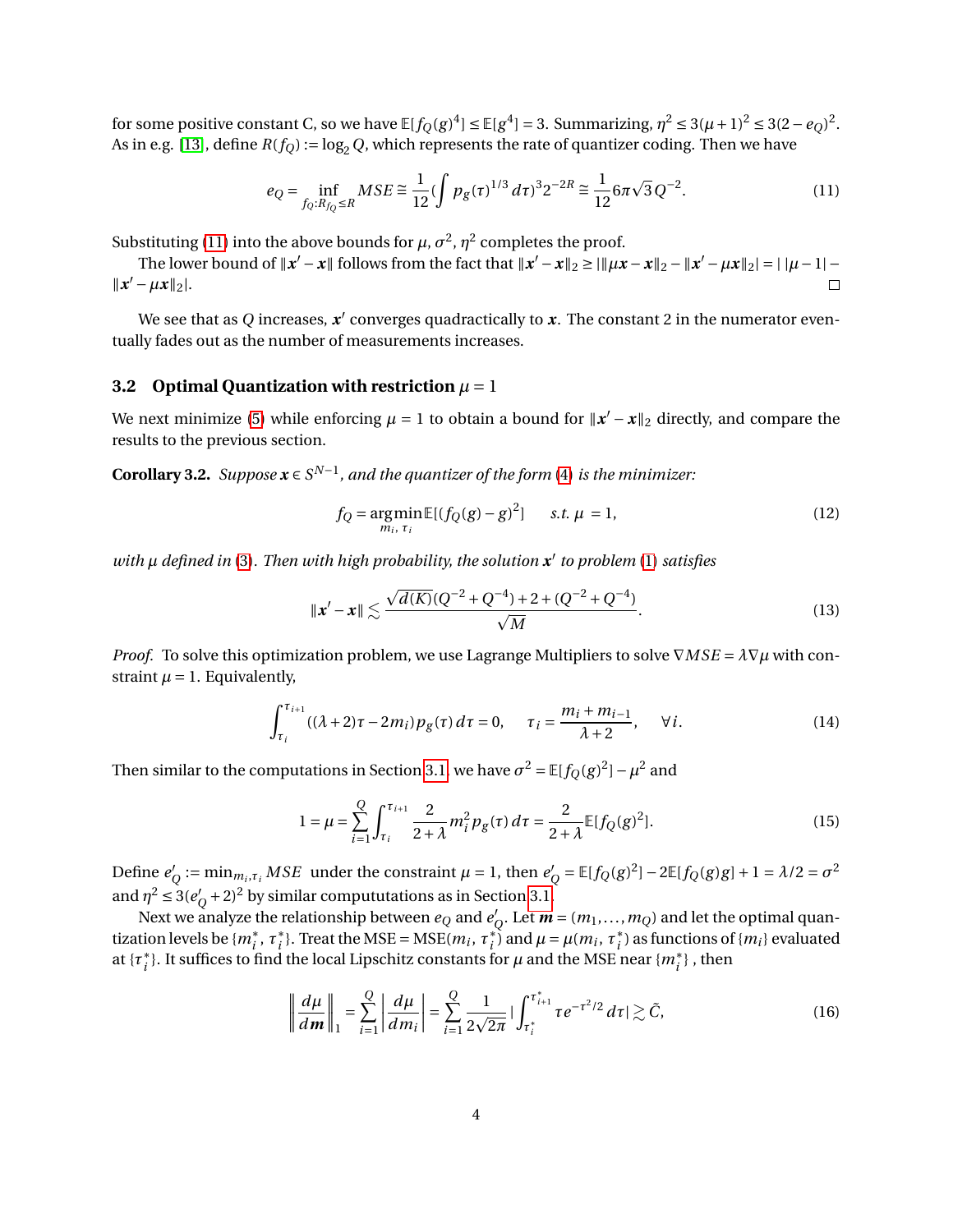for some  $\tilde{C} > 0$ . Define  $\delta := e_Q / \sqrt{\frac{d\mu}{dm}}$  $\frac{d\mu}{dm}\|_1 \leq e_Q/\tilde{C}$ . Then by the continuity of  $\mu$ , there exists  $\{m'_i\}$  that lies inside the  $\delta$ -ball of { $m_i^*$ } such that  $\mu(m_i^{\prime}, \tau_i^*)$  $i^*$ ) = 1. Next,

$$
\left\| \frac{d\text{MSE}}{dm} \right\|_1 \le 2 \sum_{i=1}^Q \left| \int_{\tau_i^*}^{\tau_{i+1}^*} (m_i^* - \tau) p_g \, d\tau \right| + 2 \sum_{i=1}^Q \left| \int_{\tau_i^*}^{\tau_{i+1}^*} \delta p_g \, d\tau \right|
$$
  

$$
\le 2\delta,
$$

gives |*e*<sup>'</sup>  $P'_Q$  −  $e_Q$ | ≤ 2 $\delta^2$  = 2 $e_Q^2$ / $\tilde{C}^2$ . Applying [\(11\)](#page-5-0), we have  $e'_Q \lesssim Q^{-2} + Q^{-4}$ . Substituting this expression for  $e_{Q'}$  into the above bounds on  $\mu$ ,  $\sigma^2$ , and  $\eta^2$  gives the desired result.  $\Box$ 

**Remark 3.3** (Comparison of proposed method to standard Lloyd-Max quantization)**.** *Comparing the error bound from our proposed method* [\(13\)](#page-5-1) *and those of Lloyd-Max quantization* [\(7\)](#page-4-2)*, we see that the* error bouna from our proposea metnoa (13) ana tnose of Lloya-Max quantization (7), we see that the<br>former is proportional to 1/ $\sqrt{M}$  whereas the latter has a term which does not decrease with M. Thus, as *the number of observations M increases, the proposed method gives much more accurate recovery.*

#### <span id="page-6-0"></span>**3.3 Quantization robustness**

We next consider the case where  $\|x\|_2$  is approximately 1 and study the robustness of the Lloyd-Max quantizer to the unit norm assumption. The following is a simple corollary of Theorem [2.2](#page-3-3) which removes the assumption that  $\|\mathbf{x}\|_2 = 1$  by rescaling.

<span id="page-6-1"></span>**Corollary 3.4.** *Assume that µx* ∈ *K and let d*(*K*) := *w*(*D*(*K*,*µx*))<sup>2</sup> *. Then with high probability, the solution x* 0 *to problem* [\(1\)](#page-2-0) *satisfies* p

$$
\left\| \mathbf{x}' - \mu_p \frac{\mathbf{x}}{\|\mathbf{x}\|_2} \right\|_2 \lesssim \frac{\sqrt{d(K)} \sigma_p + \eta_p}{\sqrt{M}}
$$
(17)

where  $\mu_p := \mathbb{E}[f_Q(\|\mathbf{x}\|_2 g)g], \sigma_p^2 := \mathbb{E}[(f_Q(\|\mathbf{x}\|_2 g) - \mu_p g)^2], \eta_p^2 := \mathbb{E}[(f_Q(\|\mathbf{x}\|_2 g) - \mu_p g)^2 g^2].$ 

Assume the model  $1 - \delta \le ||x||_2 \le 1 + \delta$  for  $\delta$  small. As before, let  $f_{Q(1)}$  be the optimal quantizer obtained from minimizing the MSE  $\mathbb{E}[(f_Q(g)-g)^2]$ . Our result shows that the recovery rate is linearly proportional to the perturbation and is inversely proportional to the quantization level with quadratic rate.

**Corollary 3.5.** *Suppose*  $1 - \delta \le ||x||_2 \le 1 + \delta$ *, and the quantizer of the form* [\(4\)](#page-3-2) *is the minimizer:* 

$$
f_{Q(1)} = \underset{m_i, \tau_i}{\text{argmin}} \mathbb{E}[(f_Q(g) - g)^2].
$$
 (18)

*Then with high probability, the solution x* 0 *to problem* [\(1\)](#page-2-0) *satisfies*

$$
\|\mathbf{x}' - \mathbf{x}\|_2 \lesssim \frac{\sqrt{d(K)}(Q^{-2} + Q^{-4} + \delta) + 2 - Q^{-2} + \delta}{\sqrt{M}} + Q^{-2} + \delta. \tag{19}
$$

*Proof sketch.* Without loss of generality, assume  $||x||_2 = 1 + \varepsilon$ , where  $0 < \varepsilon < \delta$ . Then,

$$
\mu_p = \mathbb{E}[f_{Q(1)}((1+\varepsilon)g)g] = \sum_{i=1}^Q \int_{\tau_i}^{s_i} m_i \tau p_g d\tau + \int_{s_i}^{\tau_{i+1}} m_{i+1} \tau p_g d\tau
$$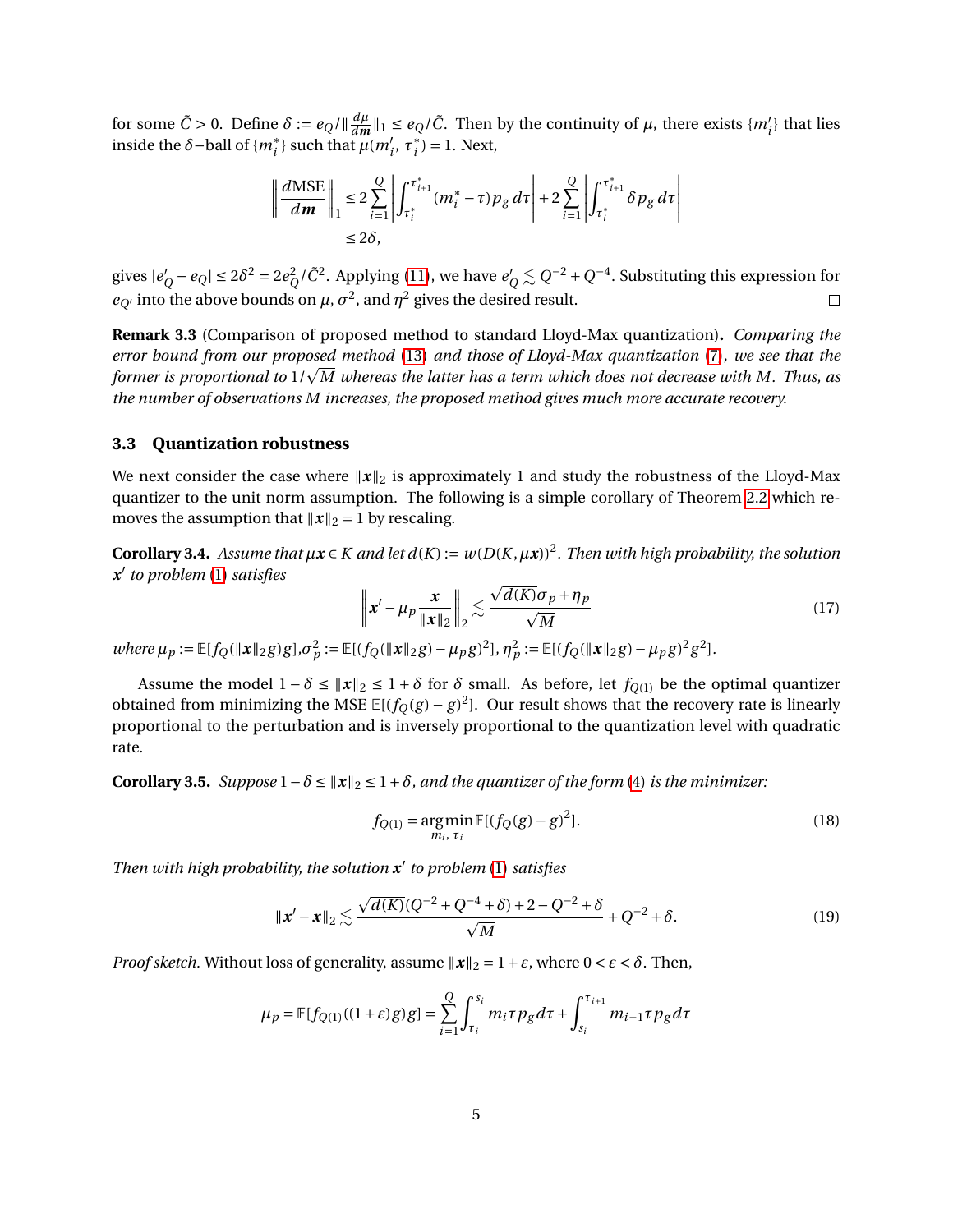where  $s_i = \tau_{i+1}/(1+\varepsilon) = \tau_{i+1}(1-\varepsilon) + \mathcal{O}(\varepsilon^2)$ . We can bound the difference  $|\mu - \mu_p|$  as

$$
|\mu - \mu_p| \leq \sum_{i=1}^{Q} \int_{s_i}^{\tau_{i+1}} |m_{i+1} - m_i| \tau p_g d\tau
$$
  
= 
$$
\frac{\varepsilon}{\sqrt{2\pi}} \sum_{i=1}^{Q} |m_{i+1} - m_i| \tau_{i+1}^2 e^{-\tau_{i+1}^2/2} + \mathcal{O}(\varepsilon^2)
$$
  

$$
\lesssim \frac{\varepsilon}{\sqrt{2\pi}} \sum_{i=1}^{Q} |\tau_{i+1}|^3 e^{-\tau_{i+1}^2/2} + \mathcal{O}(\varepsilon^2).
$$

Since Gaussian functions lie in the Schwartz space, this sum converges absolutely. Thus,  $|\mu - \mu_p| = \mathcal{O}(\varepsilon)$ ,  $\text{implying that } |\mu_p - (1+\varepsilon)| \leq |\mu - 1| + |\mu - \mu_p| + \varepsilon = e_Q + \mathcal{O}(\varepsilon).$ 

Next, since  $\sigma^2 = \mathbb{E}[f_{Q(1)}(g)^2] - \mu^2$ ,  $\sigma_p^2 = \mathbb{E}[f_{Q(1)}((1+\varepsilon)g)^2] - \mu_p^2$ , it suffices to find an upper bound for  $U_{\sigma} = |\mathbb{E}[f_{Q(1)}(g)^2] - \mathbb{E}[f_{Q(1)}((1+\varepsilon)g)^2]|$ . By a similar argument,

$$
U_{\sigma} \le \frac{4\varepsilon}{\sqrt{\pi}} \sum_{i=1}^{Q} |\tau_{i+1}|^3 e^{-\tau_{i+1}^2} + \mathcal{O}(\varepsilon^2) = \mathcal{O}(\varepsilon), \tag{20}
$$

and,

$$
|\sigma^2 - \sigma_p^2| \le |\mathbb{E}[f_{Q(1)}(g)^2] - \mathbb{E}[f_{Q(1)}((1+\varepsilon)g)^2]| + |\mu^2 - \mu_p^2|
$$
  
=  $\mathcal{O}(\varepsilon) + |\mu + \mu_p||\mu - \mu_p|$   
=  $\mathcal{O}(\varepsilon)$ .

Finally,  $\eta_p \leq$  $3(2-e_Q)+\mathcal{O}(\varepsilon)$ , since  $U_\eta:=|\mathbb{E}[f_Q((1+\varepsilon)g)^4]-\mathbb{E}[f_Q(g)^4]|$  is bounded as

$$
U_{\eta} = \frac{\varepsilon}{\sqrt{\pi}} \sum_{i=1}^{Q} |m_{i+1}^4 - m_i^4| \tau_{i+1} e^{-\tau_{i+1}^2} + \mathcal{O}(\varepsilon^2)
$$
  

$$
\leq \frac{16\varepsilon}{\sqrt{\pi}} \sum_{i=1}^{Q} |\tau_{i+1}^5| e^{-\tau_{i+1}^2} + \mathcal{O}(\varepsilon^2)
$$
  

$$
= \mathcal{O}(\varepsilon).
$$

Corollary [3.4](#page-6-1) and taking  $e_Q \simeq Q^{-2}$  yields the desired result.

 $\Box$ 

#### **4 Numerical Experiments**

Figure [1a](#page-8-4) plots reconstruction errors under the assumption that  $||x||_2 = 1$ . All quantizers are computed using the Lloyd-Max algorithm [\[12\]](#page-9-7). We display the error  $\|x' - x\|_2$  and normalized error  $\|\frac{x'}{\|x'\|_2}$  $\frac{x'}{\|x'\|_2} - x\|_2$  for each reconstruction method. The dimension  $N$  of the signal  $x$  is 200 and the number of measurements is  $M = 50000$ . Observe that the *K*-Lasso with restriction to  $\mu = 1$  gives much better reconstruction than that with no restriction.

Figure [1b](#page-8-5) compares the reconstruction error of signals with unit norm and perturbed norms (1.05 here) under the same quantization levels. We only consider the recovery error of the type  $\|x' - x\|_2$  for simplicity.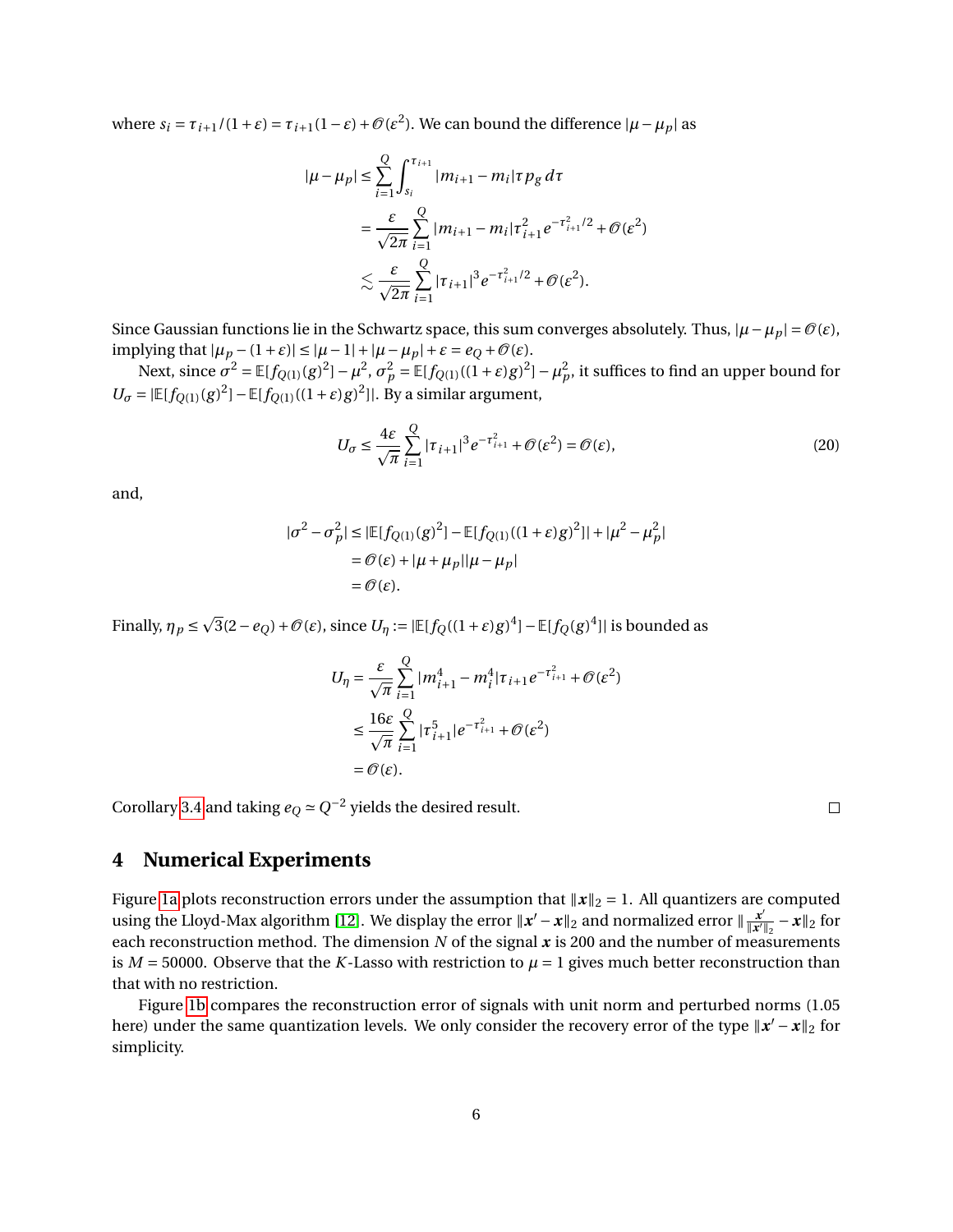<span id="page-8-4"></span>

<span id="page-8-5"></span>Figure 1: Left: Plot of recovery error vs number of bins for *k* = 7, *M* = 50000 and *N* = 200. The first, third and last lines overlap. Right: The recovery of unit norm signal and perturbed norm signal.

## **5 Conclusion**

This letter extends existing work on the non-linear Lasso problem [\[1\]](#page-8-0) to quantized Compressed Sensing with two different assumptions on the signal norm. When the signal norm is known, we show that the recovered signal converges to the actual signal with a quadratic rate in the quantization level. We also show that the quantizer obtained from restricting  $\mu = 1$  gives a better recovery rate than the conventional Lloyd-Max quantizer. When the norm is slightly perturbed, we show that the recovery rate of the conventional Lloyd-Max quantizer is inversely proportional to the level of quantization with quadratic rate, and also linearly proportional to the degree of perturbation.

## **6 Acknowledgement**

This work was supported by NSF CAREER #1348721, NSF DMS #1045536, NSERC 22R23068, and the Alfred P. Sloan Foundation.

## **References**

- <span id="page-8-0"></span>[1] Y. Plan, R. Vershynin, The generalized lasso with non-linear observations, submitted (2015).
- <span id="page-8-1"></span>[2] V. Goyal, A. Fletcher, S. Rangan, Compressive sampling and lossy compression, IEEE Signal Proc. Mag. 25 (2008) 48–56.
- <span id="page-8-2"></span>[3] W. Dai, H. V. Pham, O. Milenkovic, Quantized compressive sensing, preprint (2009).
- <span id="page-8-3"></span>[4] E. J. Candès, J. K. Romberg, T. Tao, Stable signal recovery from incomplete and inaccurate measurements, Comm. Pure Appl. Math. 59 (8) (2006) 1207–1223.